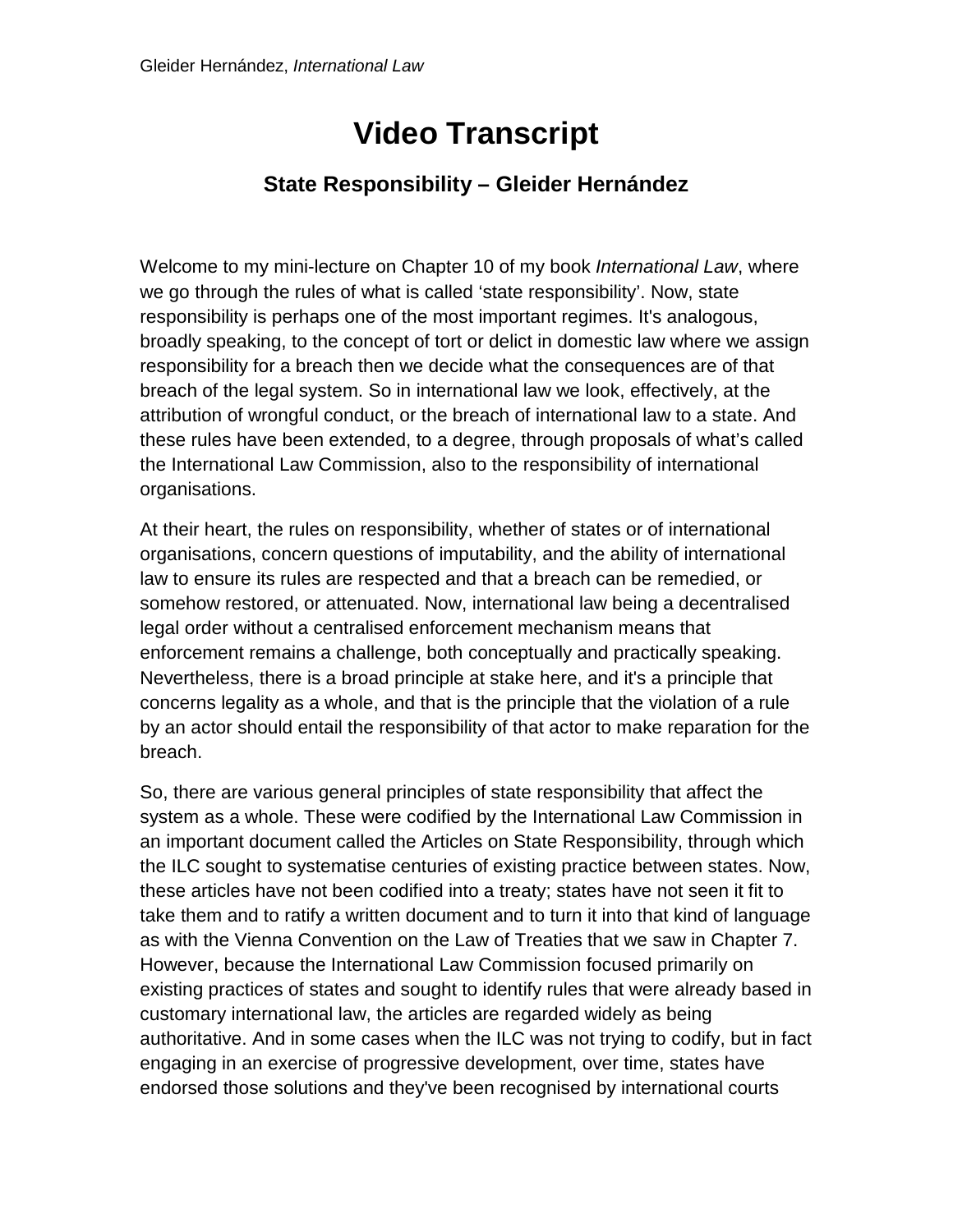themselves as having been crystallized into custom. A really notable example being the recognition that Article 48 of the Articles on State Responsibility was recognised as custom in 2012 by the International Court of Justice in a case between Belgium and Senegal called The Obligation to Prosecute or Extradite.

I'll go through very briefly because this is a very rich and dense subject matter. I'll go briefly through the various elements that we go through in this chapter that are important. The first one is: what constitutes a breach of an international obligation by a state? In that, we examine notions of fault, of injury, or of damage, all of which in international law don't necessarily constitute the breach. Usually the breach doesn't require fault, it requires proof of no damage and it doesn't require proof of injury necessarily. It depends on the obligation, but it's not part of the general rule that you have to prove those elements, unlike in domestic legal orders.

You can also have different categories of unlawful acts. The articles on state responsibility recognise general breaches, or standard breaches, but they also recognise a category of aggravated breaches of state responsibility. These usually tie up with peremptory norms of *jus cogens*, in which a state has breached a serious norm of international law and it would have done so manifestly and systematically. We go through that in more detail in the chapter itself.

A major component of the law on state responsibility concerns the rules through which conduct is attributed to the state. After all, there cannot be a responsibility of a state if the state isn't found to have committed the action, if the action is been committed by a private actor. So, sophisticated rules have developed over time through which the actions of certain actors can be attributed to the state. So obviously, the easy ones are the organs of a state, with the officials of a stat, but what about private actors that are discharging elements of governmental authority? What about an organ or a legal official that is acting outside its official capacity, or even abusing its powers? All of these more interstitial questions are very much at the forefront of the development of rules of attribution and the purpose of this legal regime is to identify which actions can be imputed to the state, which actions hold the state to be liable, and which actions are too far removed from the state and ought not to be able to attract the responsibility of a state as a whole. So we look at organs of the state, we look at other entities, et cetera.

And finally, we look at a number of defenses that a state can invoke in order to excuse itself. These are called 'circumstances precluding wrongfulness'. And amongst them, one finds implications of principles of necessity, the principle of